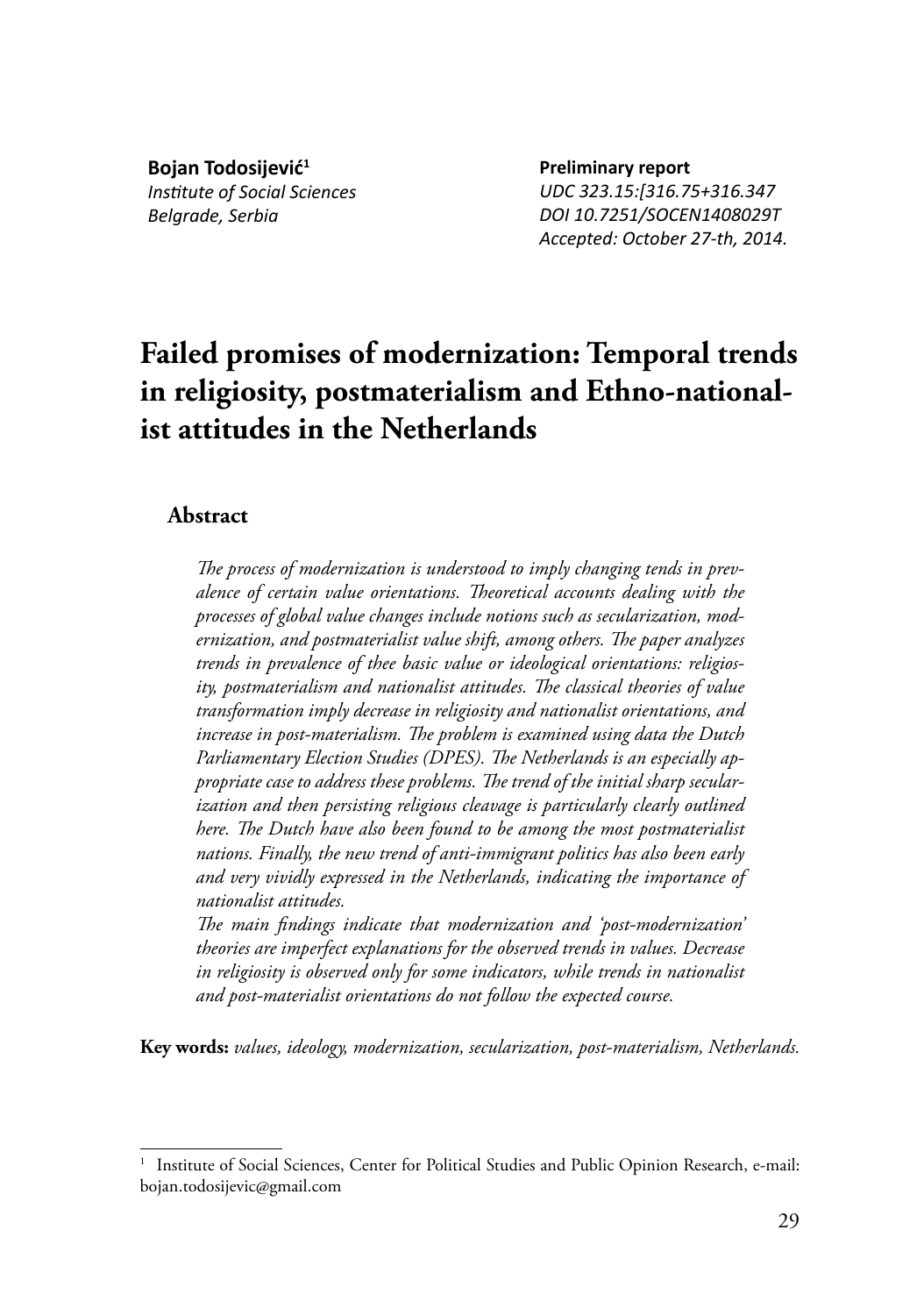## **Introduction**

Modernization has failed to keep some promises. The process of secularization stopped short of eliminating religion out of the public and political spheres. Although belonging to the 'premodern' world, religion remains a key political factor throughout the post-modern world. While ethno-nationalist ideology originated with modernity, $^2$  it was supposed to lose its appeal in the post-modern, globalized era. Yet, it seems alive and well at the end of the modern world just as it was vital at its beginning. Post-modernization follows the suit. Despite the exhilarating announcements of the 'silent revolution'3 , post-materialism appears increasingly silent, and decreasingly revolutionary.

In general, the contemporary political and social spheres seem to be shaped by values and ideologies that come from rather different historical and cultural periods – from pre-modern, through modern, to postmodern. However, the present was supposed to look differently - to be done away with the pre-modern and modern, and blossom in the post-modern. This paper examines the implications of the grand theories of value change, i.e., modernization and post-modernization for the levels of the aforementioned orientations. More specifically, this paper analyzes temporal trends in the prevalence of religiosity, postmaterialism and nationalist attitudes among the Dutch public, using relevant public opinion surveys.

The Netherlands is an especially appropriate case to address these problems. The trend of the initial sharp secularization and then persisting religious cleavage is particularly clearly outlined here. The Dutch have also been found to be among the most postmaterialist nations.<sup>4</sup> Finally, the new trend of anti-immigrant politics has also been early and very vividly expressed in the Netherlands, indicating the importance of nationalist and/or ethnocentric attitudes. An additional benefit of focusing on the Dutch case is the availability of high-quality survey data. The current version of the paper relies on data from the Dutch Parliamentary Election Studies (DPES).

The analyses presented in this paper will provide descriptive evidence abut the changing trends concerning secularization, 'postmaterialisation' and national/ethnocentric attitudes.

<sup>2</sup> Gellner, Ernest, *Nations and nationalism,* Cornell University Press, 2008. Greenfeld, Liah, *Nationalism. Five Roads to Modernity,* Cambridge, Mass.: Harvard University Press, 1992.

<sup>&</sup>lt;sup>3</sup> Inglehart, Ronald, *The Silent Revolution: Changing Values and Political Styles in Advanced Industrial Society,* Princeton, NJ: Princeton University Press, 1977.

<sup>4</sup> Inglehart, Ronald, and Paul R. Abramson, "Economic Security and Value Change", *American Political Science Review* 88, no. 2 (1994): 336-354.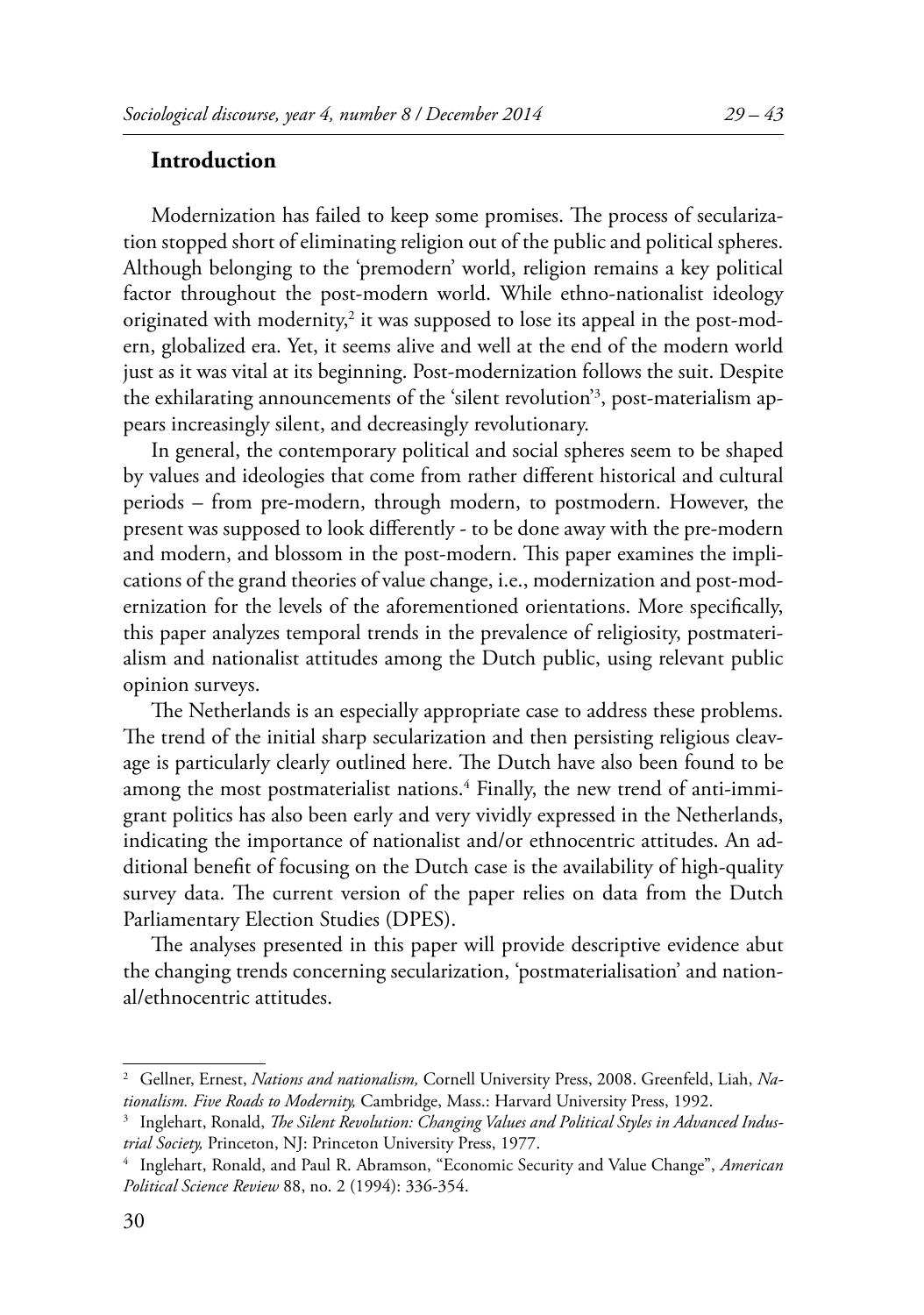# **What values are considered important?**

The choice of values and orientations analyzed in this paper comes from the major sociological theories about global value changes. The inclusion of religious values seems obvious from the perspective of classical sociological theories, including Durkheim and Weber. In a nutshell, industrialization and enlightenment are seen as undermining religion from its central place in providing axiological orientation in the world. Hence, modernization has been expected to gradually remove religion from the political sphere.

According to the political sociology perspective, religious cleavage is seen as one of the key factors structuring political competition, especially in the early stages of mass democracy. The role of the religious cleavage is expected to decline, but not necessarily disappear. In light of the Lipset-Rokkan 'freezing' hypothesis, the cleavage may continue exerting certain degree of political influence.

Postmaterialism can be seen as representing a new cleavage taking over the role of the traditional divisions. According to this school of thought, growing affluence, absence of wars and the high level of education turn an ever increasing number of people towards postmaterialist values.<sup>5</sup> The growing governmental involvement in social and economic matters, the expanded educational opportunities, and the expansion of informational resources led to secular growth of political skills and resources, appearance of new issues, and non-conventional modes of participation. All these phenomena are usually labeled together as the "new politics"6 . In the new politics those citizens and political forces who give priority to self-actualization, aesthetic needs, global responsibility and full scale democratization challenge those who keep on emphasizing economic growth and physical security. While the classic issues related to redistribution of wealth may still dominate official party politics, the electorate is more and more polarized along this new dimension.

The impact of the postmaterialism theory on political science is well indicated by the fact that most contemporary analysts of party systems include postmaterialism as one of the principal defining dimensions. While some observers find the power of postmaterialist vs. materialist opposition falling behind the influence of class, religion and left-right identification in terms of affecting the vote,<sup>7</sup>

<sup>5</sup> Inglehart, 1977, op. cit. Inglehart, Ronald, *Culture shift in advanced industrial society,* Princeton, NJ: Princeton University Press, 1990.

<sup>6</sup> Dalton, Russell J., *Citizen politics in Western democracies: Public opinion and political parties in the United States, Great Britain, West Germany, and France,* Chatham, NJ: Chatham House, 1988. 7 Oppenhuijs, Erik, *Voting Behavior in Europe: A Comparative Analysis of Electoral Participation and Party Choice,* Amsterdam: Het Spinhuis, 1995. Middendorp, Cees P., "Models for predicting the Dutch vote along the left-right and the libertarianism-authoritarianism dimensions", *Inter-*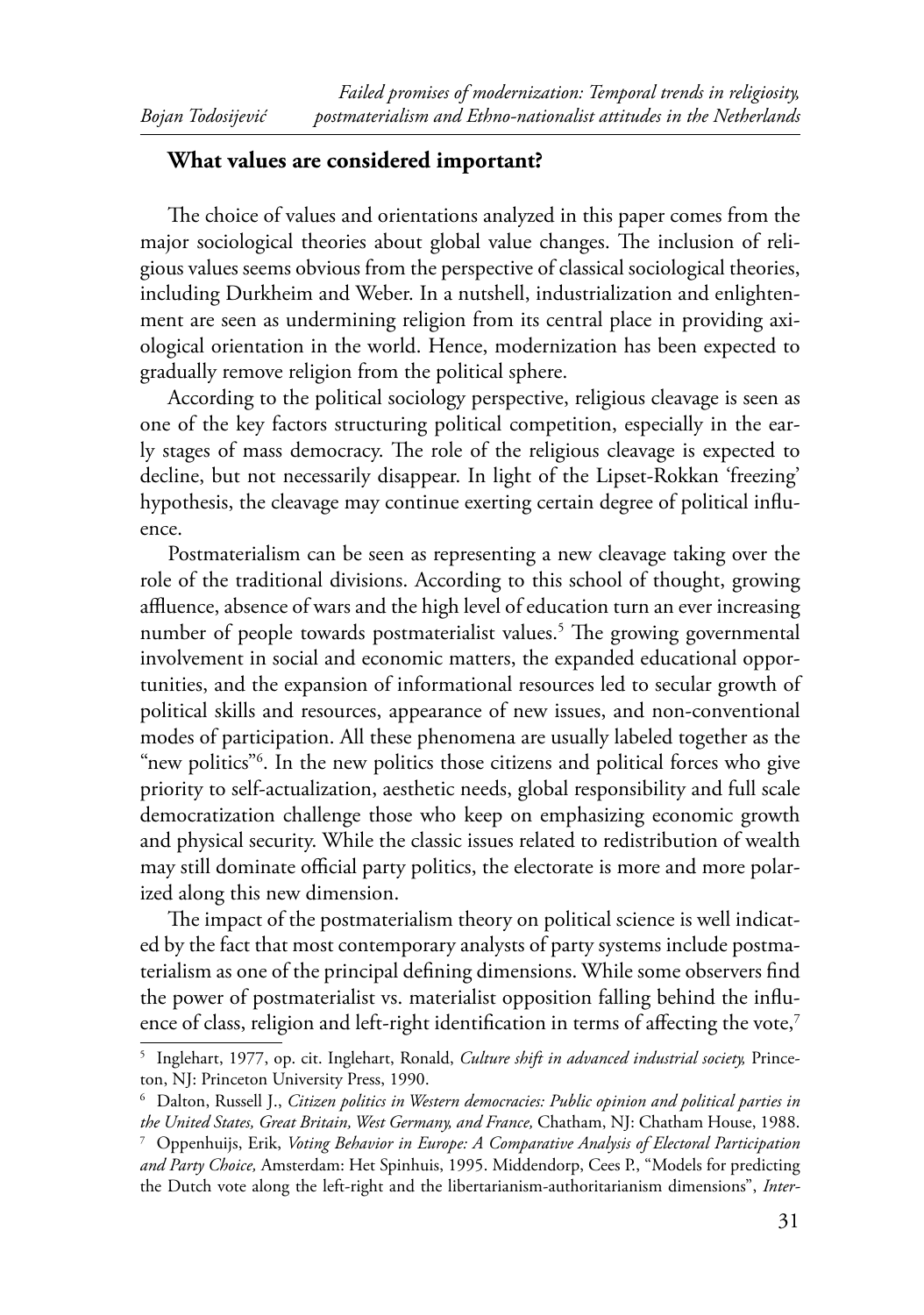others argue that at least in such countries as The Netherlands postmaterialism both shapes and rivals Left-Right identification in importance.<sup>8</sup> The meaning of left and right was found to go through a transformation, being increasingly filled with connotations of the materialist-postmaterialist value opposition.

Many theorists of national and ethnic orientations have emphasized its relationship with modernity.<sup>9</sup> The implication from these theories, though not necessarily explicitly formulated by the respective authors, is that nationalist ideology should diminish in importance, especially as a value orientation among the public, as the national state becomes established and unquestioned site of political sovereignty. Facilitated by the theories about different character of the 'Eastern" and Western' nationalism,<sup>10</sup> where the latter is supposed to be civic and democratic in content, while the former would be ethnic and oppressive, research on the political role of nationalist and ethnocentric ideologies has been neglected in the post-WWII era. At least concerning the role of nationalist and ethnocentric ideology in the Western Europe.

As a result, the recent rise of political ethnocentrism and nationalism throughout the developed world made it seem as if ethnic nationalism jumped directly from pre-modern times into the post-modern era. In light of the growing tension between multicultural realities and ethno-nationalist identities, it is especially important to pay attention to the prevalence of ethnocentric sentiments in the public.

Religion, post-materialism, and ethnic nationalism, therefore, clearly belong to the core set of values and orientations that define the contemporary world, and thereby shape the political process. The relevance of these values is also emphasized by studies dealing with the structure of general social and political attitudes. In most models, from Thurstone to Wilson and Middendorp these values are among the key dimensions defining mass political attitudes.<sup>11</sup>

*national Political Science Review* 10, no. 4 (1989): 279-308. Middendorp, Cees P., "Left-Right Self-identification and (Post) materialism in the Ideological Space; their Effect on the Vote in the Netherlands", *Electoral Studies* 11, no. 3 (1992): 249-260.

 $^{\rm 8}~$  Deth, van Jan W., and Peter ATM Geurts, "Value orientation, left-right placement and voting." *European Journal of Political Research* 17, no. 1 (1989): 17-34.

<sup>9</sup> Gellner, op. cit. Greenfeld, op. cit.

<sup>&</sup>lt;sup>10</sup> Kohn, Hans, *The Idea of Nationalism*, Macmillan, New York, 1945. Brubaker, Rogers, "Myths and Misconceptions in the Study of Nationalism", in John Hall, editor, *The State of the Nation:* Ernest Gellner and the Theory of Nationalism. Cambridge: Cambridge University Press, 1998.

<sup>&</sup>lt;sup>11</sup> Thurstone, Louis L., "The vectors of mind", *Psychological Review* 41, no. 1 (1934): 1-32. Wilson, Glenn D., ed. The Psychology of Conservatism, New York: Academic Press, 1973. Middendorp, Cees, P., *Ideology in Dutch Politics: The Democratic System Revisited, 1970-1985*, Assen: Van Gorcum, 1991.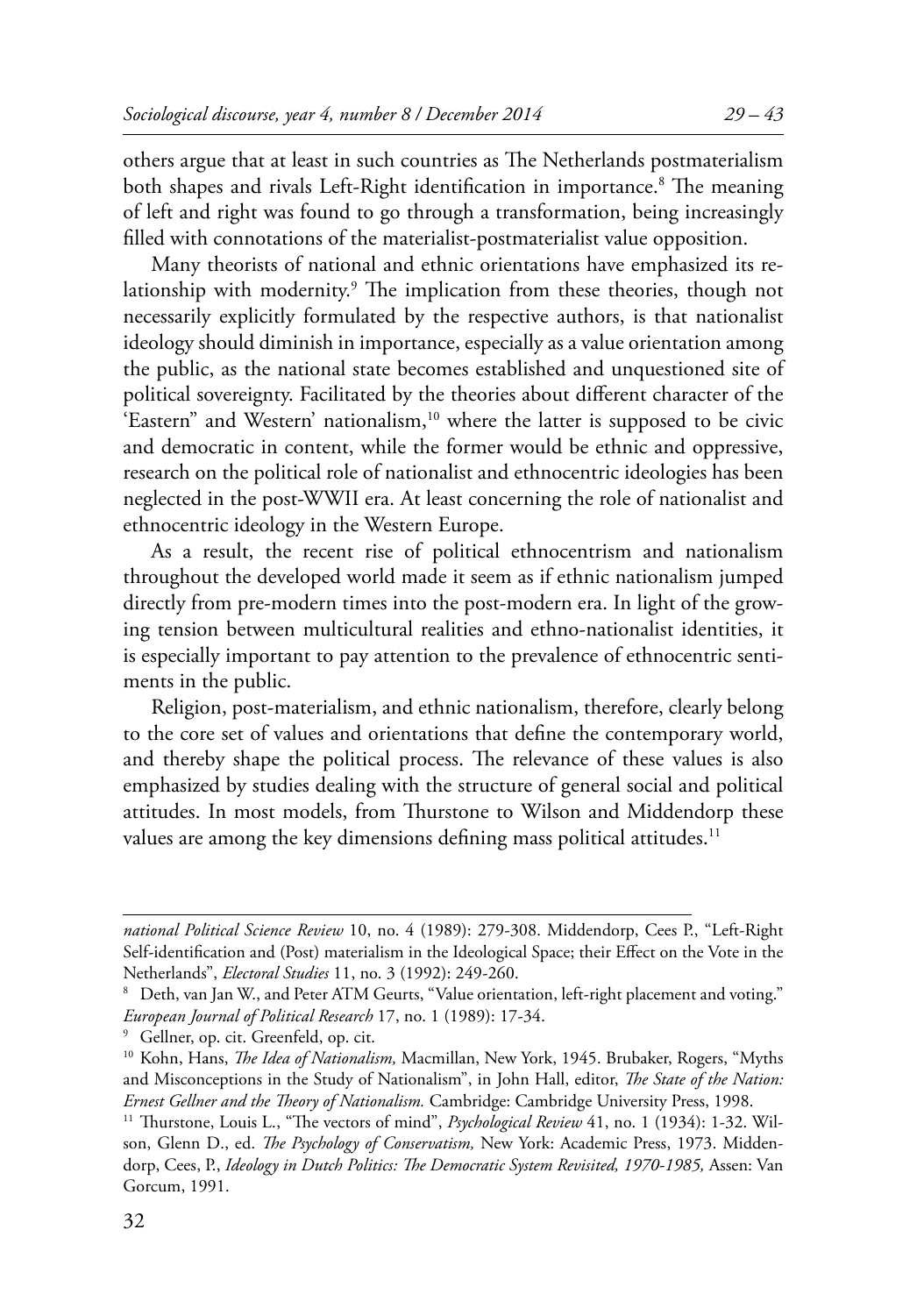#### **Trends in values over time**

Despite the classical sociological theories, and the decades of empirical research on values, the question about trends over time is not an uncontroversial one. Theories of global value change (modernization, secularization, post-materialism) suggest unidirectional transformation over time: the decreasing levels of religiosity, materialism, and ethnocentrism/nationalism. Yet, empirical evidence often does not show such uniform tendencies. For instance, despite the cumulative evidence in support of Inglehart's claims,<sup>12</sup> it is not difficult to find evidence that the trends in levels of post-materialism are not so consistent and uniform.<sup>13</sup>

Starting from religion, it is clear that its role has declined over the past decades, but it is far from disappearing. This applies equally to the global level, where it has been argued about the religiously-based 'clash of civilizations'<sup>14</sup>, as well as the politics at national or sub national levels. For instance, the Netherlands could hardly be described as non-modernized, but religiously based political parties and religious values continue to play central role in Dutch politics<sup>15</sup>.

Despite the arguments about the distinction between civic/Western and ethnic/Eastern nationalism, nationalist ideology, at least in Europe, appear to often be ethnically based.<sup>16</sup> Rather than being historic remnants, ethno-nationalist attitudes and values seem to be playing an increasingly important political role. This can be observed in the rising strength of the extreme right parties throughout Europe, growing anti-immigrant sentiments, as well as in changing political platforms among the mainstream parties. The Netherlands is one of the cases where such trends are clearly visible. The electoral earthquake caused by the success of LPF (Lijst Pym Fortuyn) in 2002 and 2003 proved to be not only a one-time phenomenon. Ethnocentric attitudes can be found not only in the subsequent anti-immigrant parties, but also in the rhetoric's of the mainstream

<sup>&</sup>lt;sup>12</sup> Inglehart and Abramson, 1994. Inglehart, Ronald, and Paul R. Abramson, "Measuring postmaterialism", *American Political Science Review* 93, no. 3 (1999): 665-677.

<sup>&</sup>lt;sup>13</sup> Clarke, Harold D., and Nitish Dutt. "Measuring value change in western industrialized societies: The impact of unemployment." *The American Political Science Review* 85 no. 3 (1991): 905-920. Taniguchi, Masaki, "A time machine: New evidence of post-materialist value change", *International Political Science Review* 27, no. 4 (2006): 405-425. Majima, Shinobu, and Mike Savage. "Have there been culture shifts in Britain? A critical encounter with Ronald Inglehart", *Cultural sociology* 1, no. 3 (2007): 293-315.

<sup>&</sup>lt;sup>14</sup> Huntington, Samuel P., *The clash of civilizations and the remaking of world order*, New York: Simon and Schuster, 1996.

<sup>&</sup>lt;sup>15</sup> Aarts, Kees, and Jacques Thomassen, "Dutch voters and the changing party space 1989–2006", *Acta Politica* 43, no. 2 (2008): 203-234.

<sup>&</sup>lt;sup>16</sup> Ceobanu, Alin M., and Xavier Escandell, "East is West? National feelings and anti-immigrant sentiment in Europe", *Social Science Research* 37, no. 4 (2008): 1147-1170.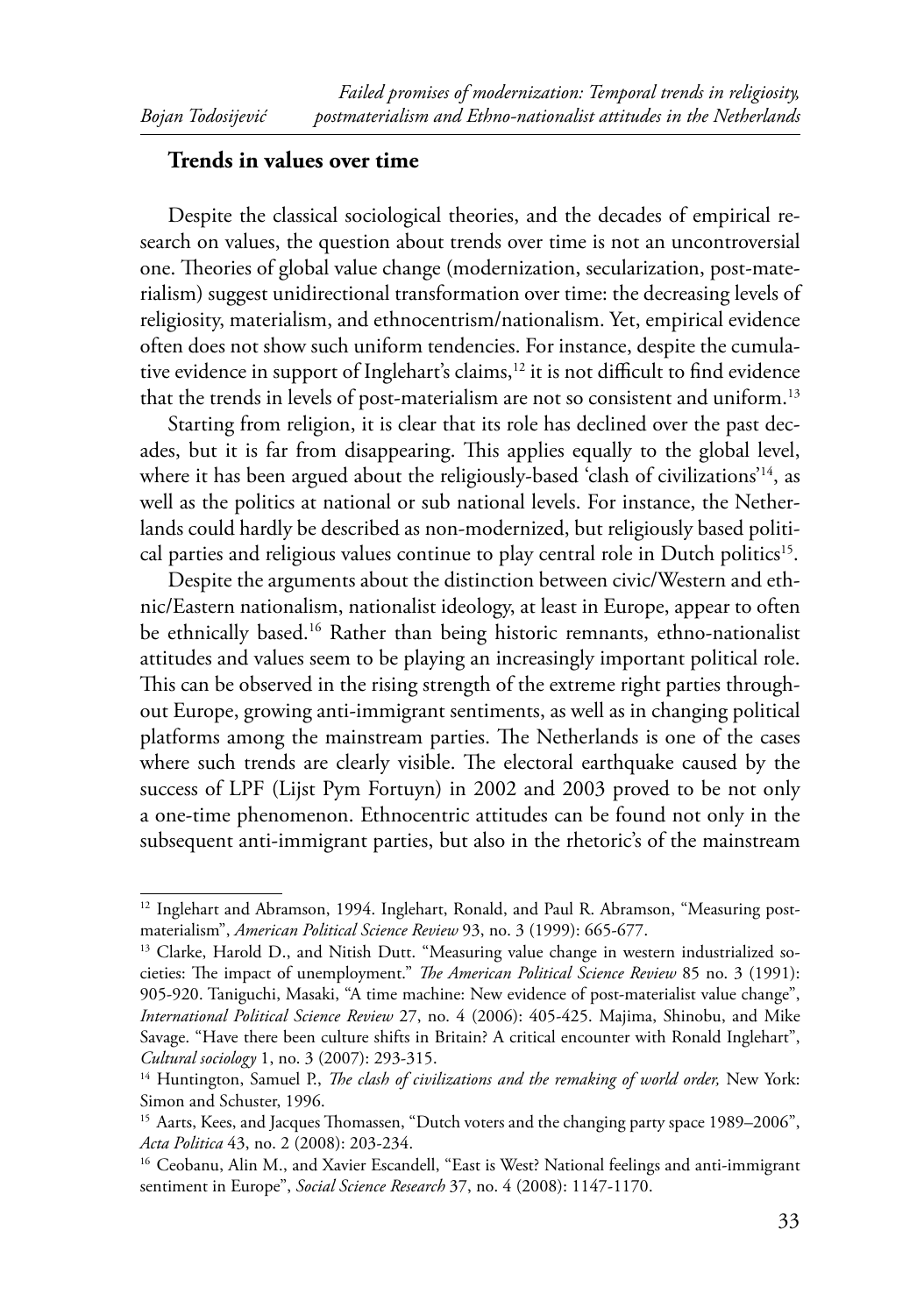parties. Hence, one could expect that the degree of association between political preferences and ethnocentric values is at least not declining, if not increasing.

In any case, the persisting controversy about the trends in values suggests that it is still important to carefully examine evidence from single-case studies. The analyses presented here are intended to provide answers to the question of whether the trends in values continue the way the (simplified) theories of (post) modernization and secularization predict.

## **Method**

The analysis are based on the Dutch Parliamentary Election Study ( $DPES$ )<sup>17</sup> data. The DPES studies are based on face to face interviews using probability samples of Dutch population, typically conducted in at least two waves – before and after parliamentary elections. The number of respondents per survey in all cases is over one thousand. The samples are constructed so that they are representative in terms of basic socio-demographic characteristics, such age, gender, education. The cumulative data set, with studies from 1971 to 2006, is freely accessible through the DANS archive.<sup>18</sup> Further methodological information about these surveys can be found there. The analyzed variables are described at relevant places throughout the subsequent sections of the paper.

## **Results: Trends in values over time**

#### *Religious orientation over time*

Answer to the question about temporal trends in religiosity depends on what aspects of 'religiosity' one has in mind. The DPES surveys contain a number of religiosity indicators, which indeed show not entirely consistent trends over time.

Frequency of religious service attendance is one of the most frequently used indicators in survey research. Presently, this variable is coded on a scale from 0 meaning 'not religious', to 5, meaning attending religious service at least once a week. As shown in Figure 1, trend of decreasing frequency of attending religious services, over the last 35 years in the Netherlands, is unmistakable. This piece of evidence, therefore, suggests that the modernization theories are correct in predicting the continuing trend of secularization.

<sup>17</sup> For more details, see http://dpes.nl/.

<sup>18</sup> Data Archiving and Networked Services - http://www.dans.knaw.nl/.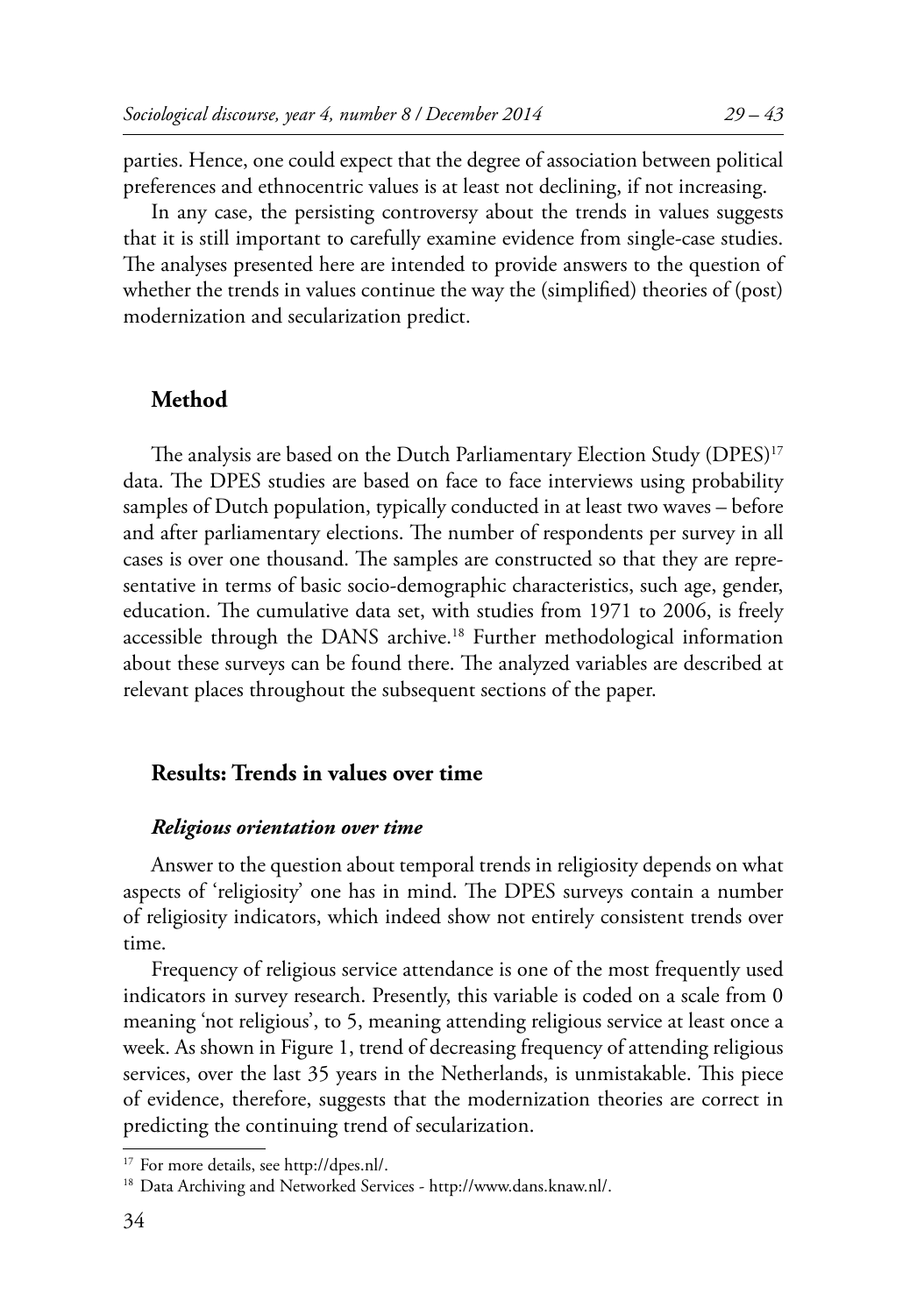However, less frequent average religious service attendance does not have to imply the decreasing *political* role of religiosity. DPES studies include additional religious indicators, that tap those aspects of religion that are more political in nature. One example is the belief that 'Religion is a good guide in politics' (variable  $V52_1$ ). The same graph shows very little variation in the average agreement with this item.

#### **Figure 1** *Religiosity i ndicators over time*



The confessional attitude score is a composite measure that combines several items that ask about the support for the existence of confessional political parties, trade unions, schools, and broadcasting organizations, plus the aforementioned belief that religion is a good guide in politics. According to the same graph, there is a certain degree of temporal variation in this attitude that makes it difficult to read a consistent trend from it, but it would be difficult to find much support for the decreasing trend. Until the early 1990s, it seemed that there is a declining trend in this attitude, but from 1998 it rouse to a level even higher than before.

Thus, it seems that just because the average Dutchwoman can be encountered in churches less often than before, one does not have to conclude that religion is out of Dutch politics. The Dutch believe, on average, that religion has a place in politics, and that belief has not changed much over the last several decades.

It could be argued that the observed discrepancy between the employed religiosity indicators reflects the increasing inconsistency in the public's relationship toward religion. Such inconsistency could be taken as a sign of the deceasing role or religion, or at least of the seriousness with which the citizens relate to religious maters in politics. While a complete examination of this proposition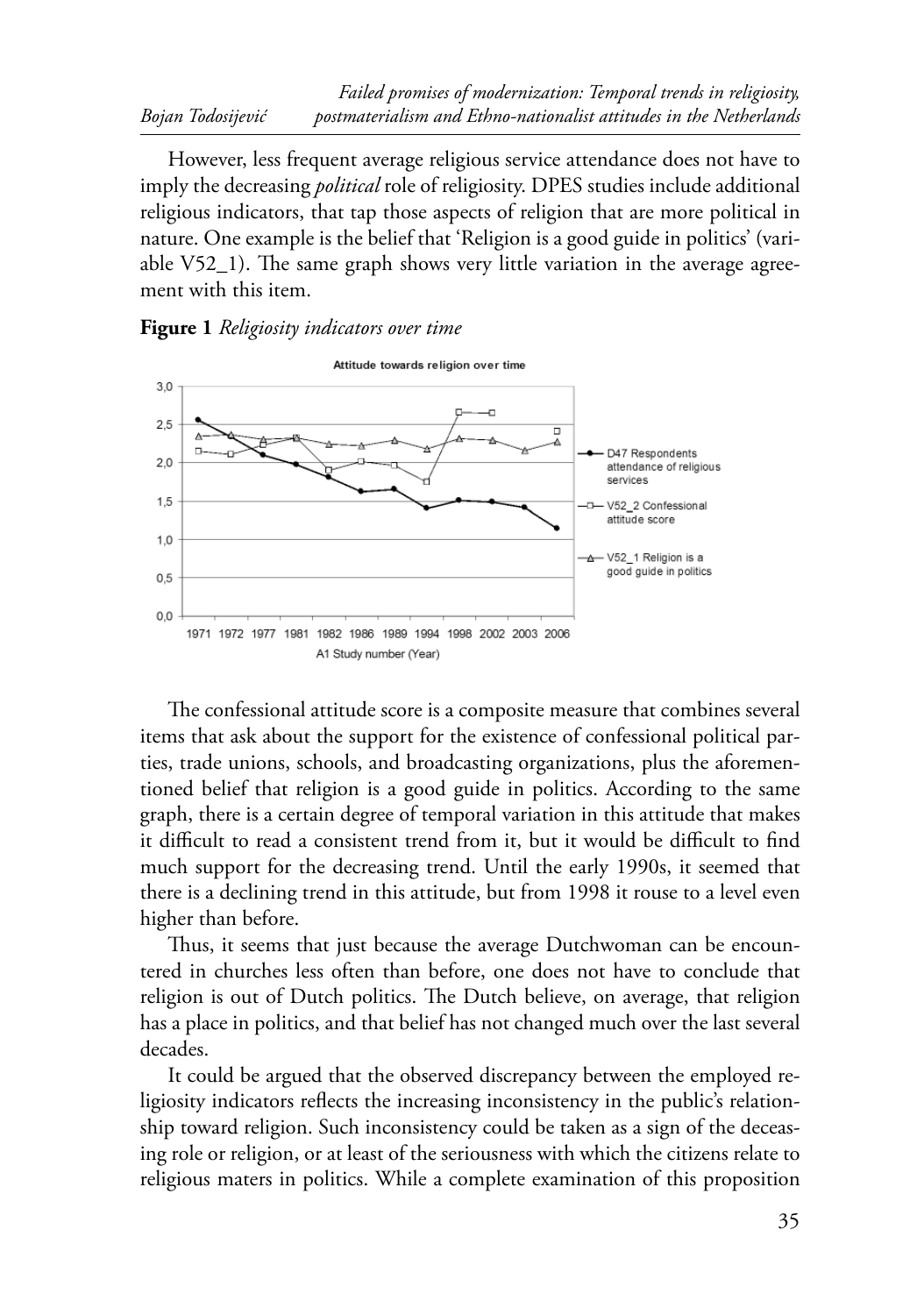is beyond the scope of this paper, the evidence presented in Figure 2 shows that the strength of the association between the three religious orientation indicators is not really decreasing over time. The graph shows changes in  $b$  coefficient, where dependent variable is religious service attendance and independent variables are the other two indicators. Both associations show some variation over time. The trend actually seemed increasing until early 1980s, but there is not much of a consistent trend afterward. The associations in 2006 are clearly not lower than in 1971.



**Figure 2** Association between the indicators of religiosity over time

The presented evidence shows that there is not much evidence of the declining political significance of religiosity. Although the religious service attendance has been consistently declining over the last three decades, the confessional attitude is not.

#### **Religious Orientation (ROS) Scale**

In order to construct an index of religiosity that captures both the behavioral aspect of one's relationship to institutional religiosity (religious service attendance), and views on the political role of religion (the confessional attitude score), I constructed a summary measure of religious orientation that will be used throughout the remainder of the paper. This Religious Orientation (ROS) Scale is defined here as the average score on the religious service attendance item and the confessional attitude score. Both input measures were first rescaled to the range from 0 to 1, hence the ROS scale has the same range. The goal was, on the one hand, to obtain a more reliable measure, and, on the other, to obtain a measure that is more general, i.e., which includes both initial aspects.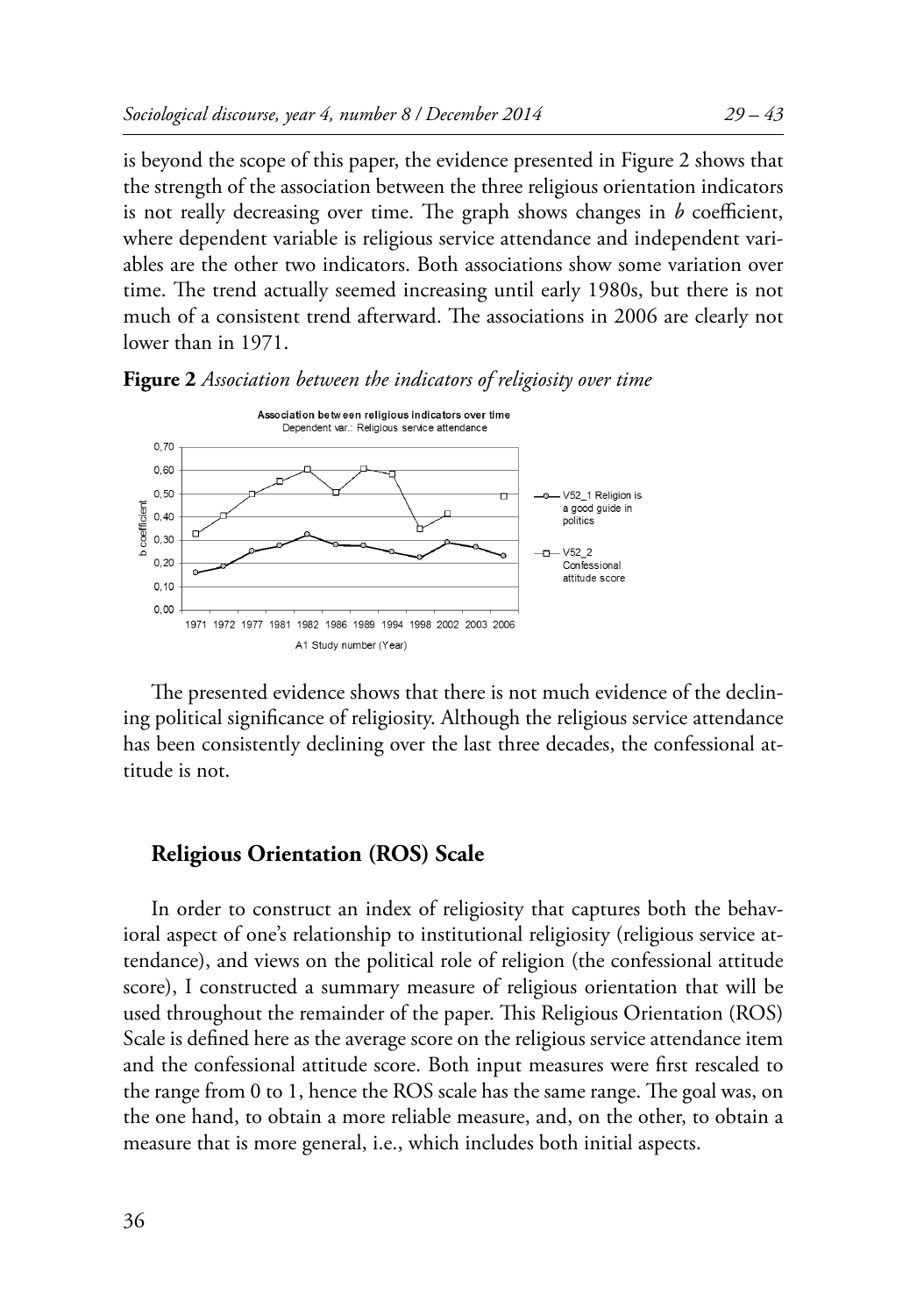Overall, religiosity defined by the newly constructed ROS scale shows some decline in religiosity over time, but with considerable fluctuations (Figure 3). The difference between 1994 and 1998 is almost the same as the difference between 1971 and 2006.





## **Post-materialism over time**

The DPES surveys from 1989, 1994, 2002, and 2003 employed the standard 4-item operationalization of materialist vs. postmaterialist value orientation. Respondents are asked to rank four political goals according to their order of preference. Those who chose reducing inflation and maintaining order as their first two preferences are classified as materialists. Those selecting 'More say in politics', and 'Freedom of speech' as the most important goals are classified as postmaterialists. Respondents with value priorities that mix the two categories are coded as 'mixed' type, and placed in-between the two former categories on the continuum from materialism to postmaterialism.

In countries that experienced continued social and economic stability, such as the Netherlands, we would expect also the continuing growth in postmaterialism. According to the Figure 4, which shows mean levels of postmaterialism over time, together with confidence intervals, the trend from 1989 until 2003 was actually in the opposite direction. The level of postmaterialism was lover at the beginning of the  $21^{st}$  century than in previous years.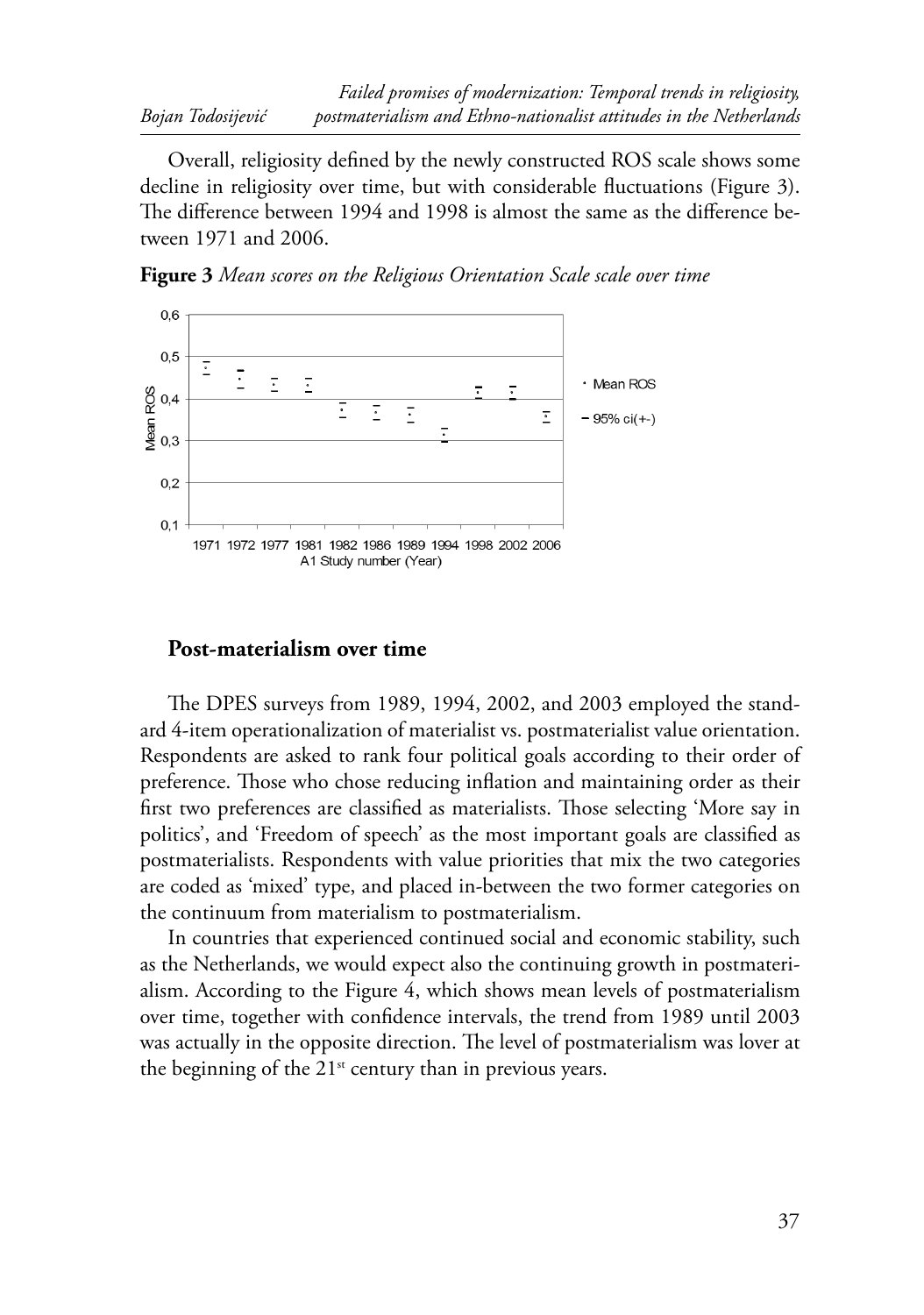

**Figure 4** *Average level of postmaterialism over time* 

If we take a closer look at the changes over time, we can observe that the changes are due to the slowly decreasing proportion of postmaterialists and parallel increase in the proportion of materialists. The proportion of the 'mixed' type seems to be quite stable. According to Figure 5, in 2003, the gap was clearly in favor of materialists.

**Figure 5** *Changing percentage of m aterialists and postmaterialists over time*



On the basis of these results, it is possible to conclude that there is no evidence of the increasing trend in postmaterialism that the theory of silent revolution would predict. It is certainly possible that the findings show only a temporary deviation from the broader upward trend, but that possibility cannot be substantiated with the examined data.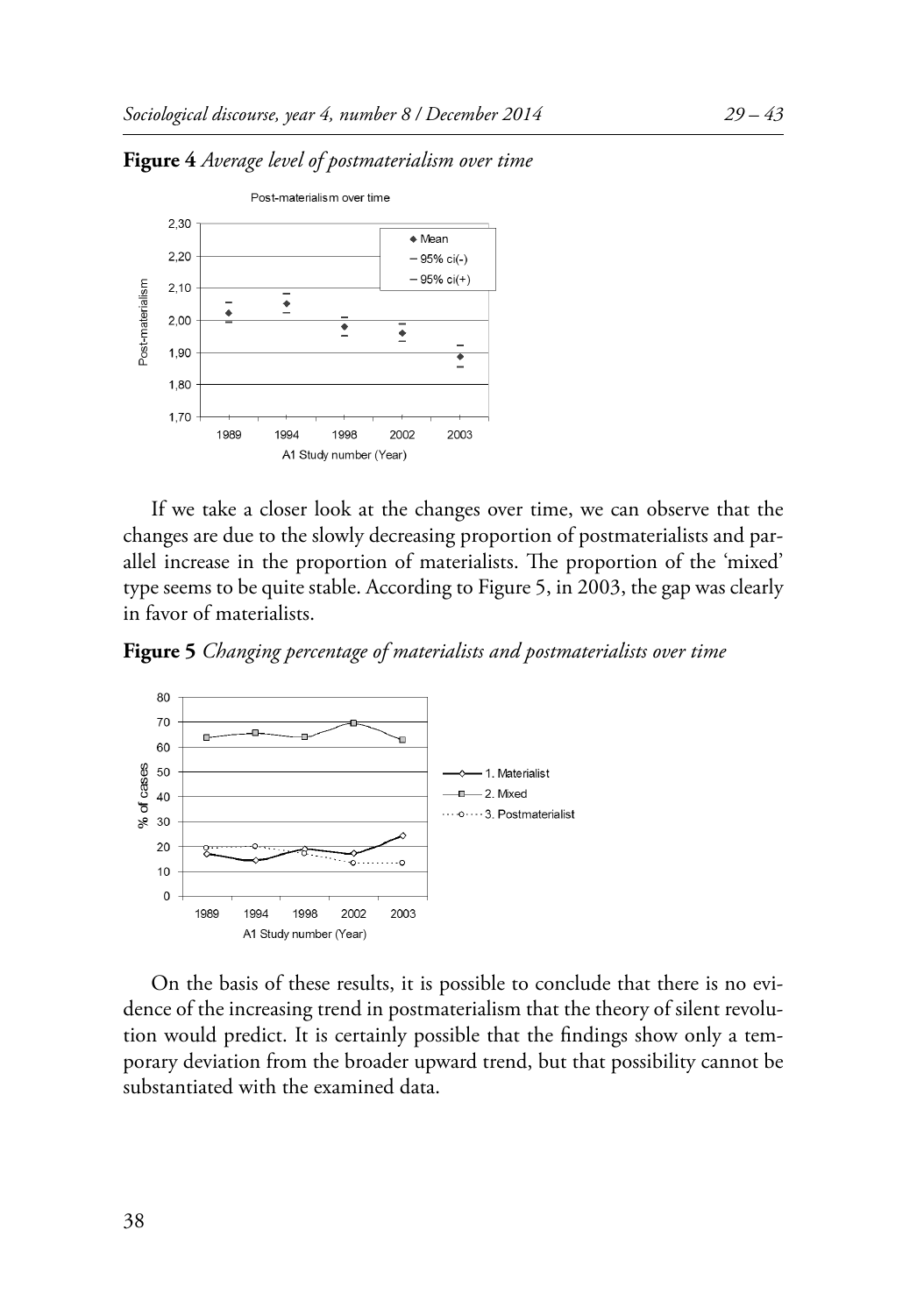#### *National/ethnic orientation over time*

There are two indicators that are repeatedly used within the DPES studies that could be utilized to operationalize nationalist/ethnocentric orientation. One of them concerns the attitude towards asylum seekers (agreement with this item means '*Send back as many asylum seekers as possible*'), and the other concerns Ethnic minorities i.e., "*foreigners and ethnic minorities*".19 For respondents, this typically means immigrants from Suriname, Morocco, Turkey, and recently Eastern Europe. Throughout the rest of the paper I concentrate on the attitude towards ethnic minorities, interpreting it is as a measure of ethnocentric orientation.20

In line with the general expectation, there is some evidence of the increasing ethnocentric orientation over time, according to the evidence presented in Figure  $6.^{21}$  The trend is not very strong, and there are fluctuations. However, the variations follow the same pattern with both employed measures, which corroborates the reliability of the observed findings.

#### **Figure 6** *Ethnocentric attitudes over time*



Note: The meaning of high scores: Asylum seekers: 7. Send back as many asylum seekers as possible; Ethnic minorities: 7. Should completely adjust to Dutch culture

<sup>&</sup>lt;sup>19</sup> The 2006 study asked about *foreigners*, while the earlier studies referred to "foreigners and ethnic minorities".

 $20$  I experimented with an index that combined the attitude towards ethnic minorities and asylum seekers, but the measure has not proved more reliable, and is available in fewer studies.

<sup>&</sup>lt;sup>21</sup> In fact, there is a small but significant positive correlation between the level of ethnocentric orientation and year of study (*r*~.08).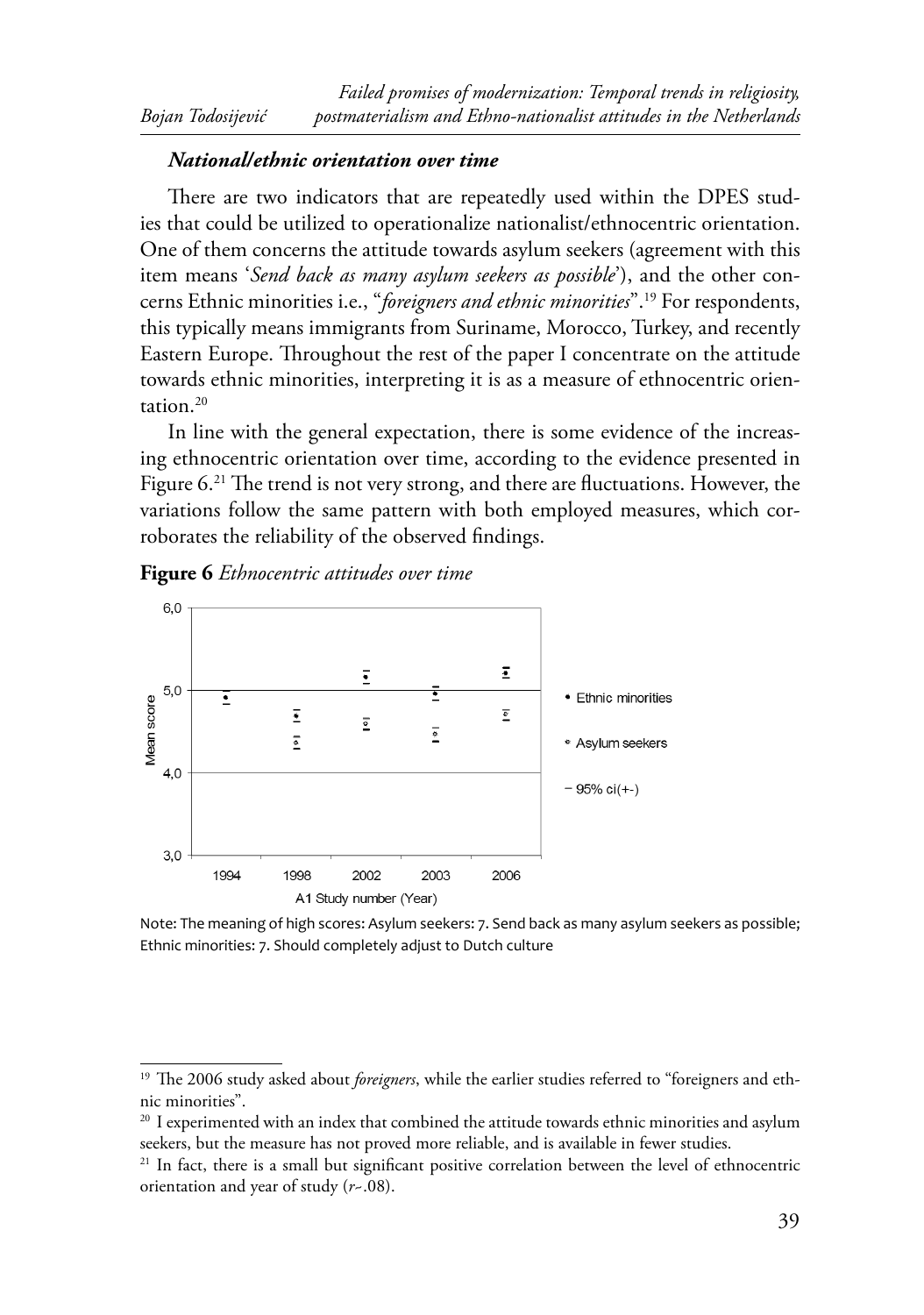# **Discussion**

The analysis of the trends in the examined values and orientations resulted in an inconsistent support for the theoretical expectations. The level of materialism has increased somewhat recently, while there are fewer postmaterialists among the Dutch population. This is not consistent with the view that post-materialist value transformation runs consistently over time, without much temporary fluctuations. However, if the theory allows for temporary fluctuation, for instance, depending on short-term economic factors, $22$  the obtained findings do not necessarily challenge the postmaterialism theory. Inflation or unemployment<sup>23</sup>, for instance, have been theorized as factors that can modify the value change trends. However, if a trend is subject to fluctuations, it remains a question of the magnitude of these fluctuations that are allowed to still be able to speak of a trend.

Religious orientation shows a mixed pattern: religious service attendance is clearly declining, and that is perhaps the clearest trend observed here. However, the political role of religion has not disappeared from the Dutch political horizon. Great theoreticians of modernization, therefore, may have exaggerated in predicting the overall societal secularization. At least, the political role of religion seems remarkably stable over time among the Dutch.<sup>24</sup>

According to the political sociology tradition<sup>25</sup>, the process of nation formation opened some of the key cleavages that are still responsible for structuring the political space in Europe. While the 'civic' conception of nation, supposedly predominant in Western Europe, has been often admired (see the debate on civic vs. ethnic nationalisms<sup>26</sup>), ethnic elements have also been often present<sup>27</sup>. In fact, the classical center-periphery cleavage is nowadays often interpreted in ethnic terms. In any case, ethnic nationalism, as one of the central early-modern ideologies, has been expected to decline, especially with the progress of supranational institutions such as the EU. Yet, the Dutch public opinion shows that ethnocentric orientation has actually *gained* in significance, although the trend is only moderately expressed. The finding is not surprising given the recent ob-

<sup>&</sup>lt;sup>22</sup> Clarke and Dutt, 1991.

<sup>23</sup> *Ibid.*

 $24$  Some of the classical theorists could perhaps interpret this in the sense that religion remains effective as the opium for the masses.

<sup>&</sup>lt;sup>25</sup> Lipset, Seymour M., and Stein Rokkan (1967), "Cleavage Structures, Party Systems and Voter Alignments. Introduction", in *Party Systems and Voter Alignments: Cross-National Perspectives*, ed. Seymour M. Lipset and Stein Rokkan, 1-64, New York: Free Press.

<sup>26</sup> Kohn 1945. Greenfeld 1992.

<sup>27</sup> Hjerm, Mikael, "National sentiments in eastern and western Europe", *Nationalities Papers* 31, no. 4 (2003): 413-429. Todosijević, Bojan, "Dimenzije nacionalizma: struktura nacionalističkih stavova u Mađarskoj i Srbiji", *Teme-Časopis za Društvene Nauke* 36, no. 1 (2012): 27-46.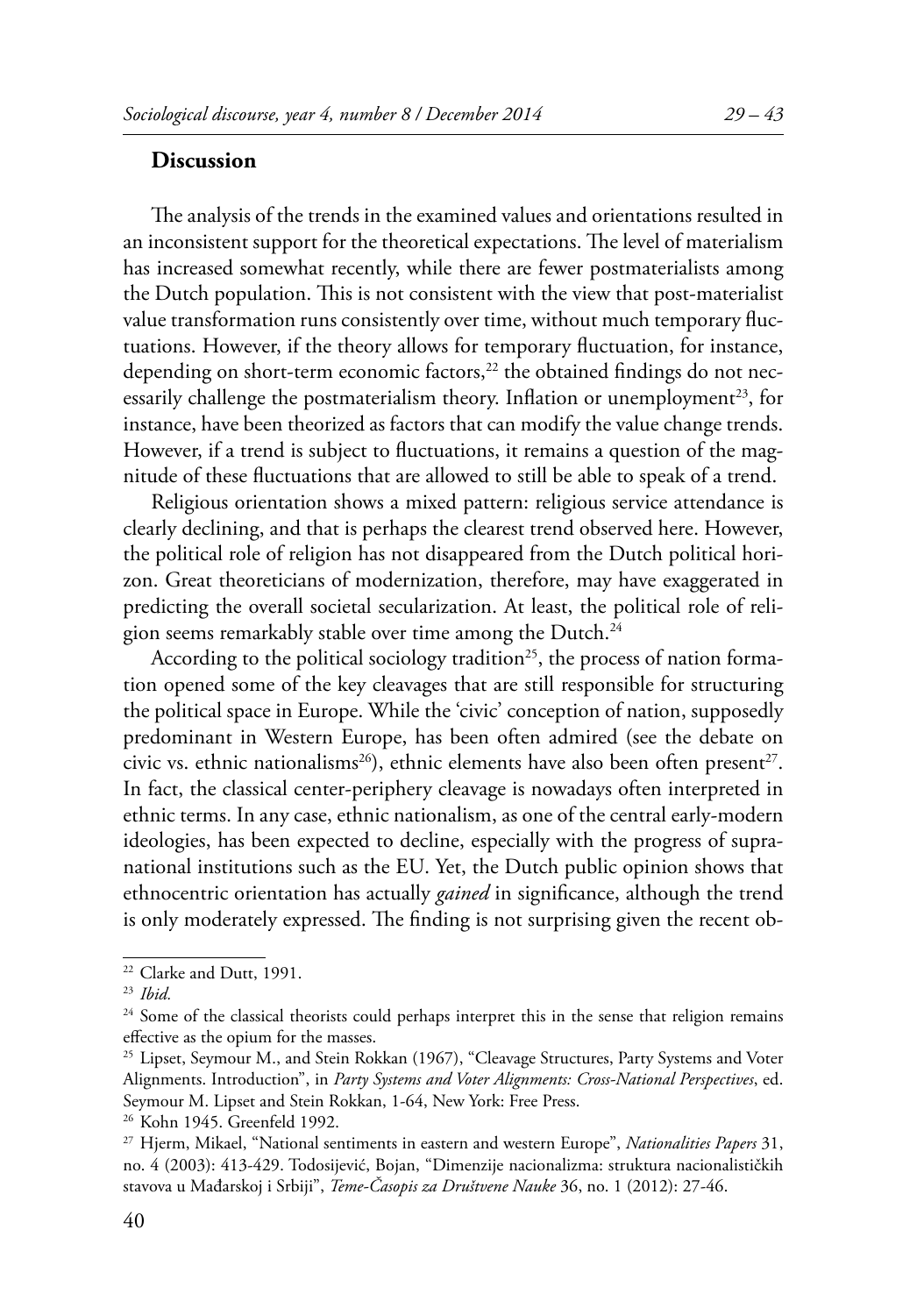vious strong influence of ethnic attitudes on politics in the Netherlands. The trend even created sufficient ideological space for successful new parties, such as LPF in 2002-3, and subsequently.

Thus, ethnocentric value orientation is not declining with the rest of the supposedly increasingly obsolete modern and pre-modern values, but is responding to the changing social and political context. As the political discourse became dominated by the inter-group rhetoric, opposing the ethnic immigrants and the indigenous population, so the corresponding value orientations gained in presence and influence.

# **Concussion**

The goal of this paper was to furnish descriptive evidence abut the changing trends in three o basic value or ideological orientations - religiosity, ethnic nationalism, and postmaterialism. The theoretical background was provided by theories and notions of global value change, such as modernization, secularization, and 'postmaterialisation'. The provided evidence, coming from one of the most socio-economically advanced societies in contemporary world (and therefore expected to be ahead in the process of value transformation), gives a mixed support, at best, to these grand theories of value change. Although religious service has been consistently declining, the clerical orientation towards politics seems alive and well. National/ethnocentric orientation deviates from the theoretical expectations even more. Instead of disappearing from the horizon in the contemporary 'united' Europe, ethnocentric sentiments seem to be actually increasing. Finally, postmaterialism seems not to have advanced much after the liberating 1960s and 1970s. In fact, the percentage of postmaterialists has been decreasing in the early 2000s in the Netherlands. The question whether this represents a short-term fluctuation due to economic downturns, or it means that the presumed value change is not really a fundamental process, remains open. In general, it seems that the interaction between societal changes and value transformations are more complex than the theoretical accounts imply.

# **References**

Aarts, Kees, and Jacques Thomassen. "Dutch voters and the changing party space 1989–2006." *Acta Politica* 43, no. 2 (2008): 203-234.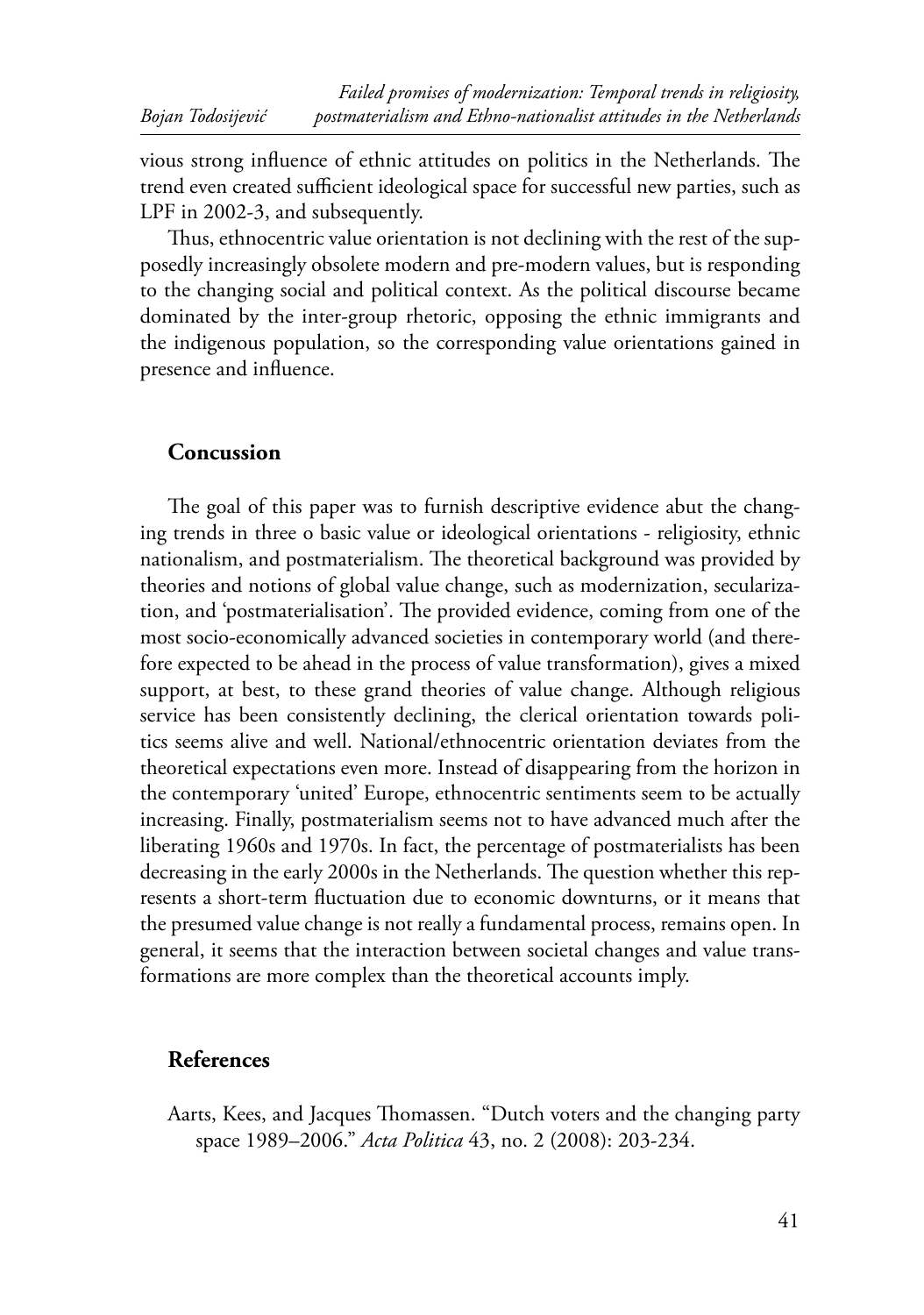- Brubaker, Rogers. "Myths and Misconceptions in the Study of Nationalism," in John Hall, editor, *The State of the Nation: Ernest Gellner and the Th eory of Nationalism.* Cambridge: Cambridge University Press, 1998.
- Ceobanu, Alin M. and Xavier Escandell. "East is West? National feelings and anti-immigrant sentiment in Europe." *Social Science Research* 37, no. 4 (2008): 1147-1170.
- Clarke, Harold D. and Nitish Dutt. "Measuring value change in western industrialized societies: The impact of unemployment." *The American Political Science Review* Vol. 85 no. 3 (1991): 905-920.
- Dalton, Russell J. *Citizen politics in Western democracies: Public opinion and political parties in the United States, Great Britain, West Germany, and France*. Chatham, NJ: Chatham House, 1988.
- Deth, van Jan W., and Peter ATM Geurts. "Value orientation, left‐right placement and voting." *European Journal of Political Research* 17, no. 1 (1989): 17-34.
- Gellner, Ernest. *Nations and nationalism*. Cornell University Press, 2008.
- Greenfeld, Liah. *Nationalism. Five Roads to Modernity*. Cambridge, Mass., Harvard University Press, 1992.
- Hjerm, Mikael. "National sentiments in eastern and western Europe." *Nationalities Papers* 31, no. 4 (2003): 413-429.
- Huntington, Samuel P. *The clash of civilizations and the remaking of world order*. New York: Simon and Schuster, 1996.
- Inglehart, Ronald. *The Silent Revolution: Changing Values and Political Styles in Advanced Industrial Society.* Princeton, NJ: Princeton University Press, 1977.
- Inglehart, Ronald. *Culture shift in advanced industrial society*. Princeton, NJ: Princeton University Press, 1990.
- Inglehart, Ronald, and Paul R. Abramson. "Economic Security and Value Change." *American Political Science Review* 88, no. 02 (1994): 336-354.
- Inglehart, Ronald, and Paul R. Abramson. "Measuring postmaterialism." *American Political Science Review* Vol. 93, no. 3 (1999): 665-677.
- Kohn, Hans. *The Idea of Nationalism*. Macmillan, New York, 1945.
- Lipset, Seymour M., and Stein Rokkan (1967). "Cleavage Structures, Party Systems and Voter Alignments. Introduction". In *Party Systems and Voter Alignments: Cross-National Perspectives*, ed. Seymour M. Lipset and Stein Rokkan, 1-64. New York: Free Press.
- Majima, Shinobu, and Mike Savage. "Have there been culture shifts in Britain? A critical encounter with Ronald Inglehart." *Cultural sociology* 1, no. 3 (2007): 293-315.